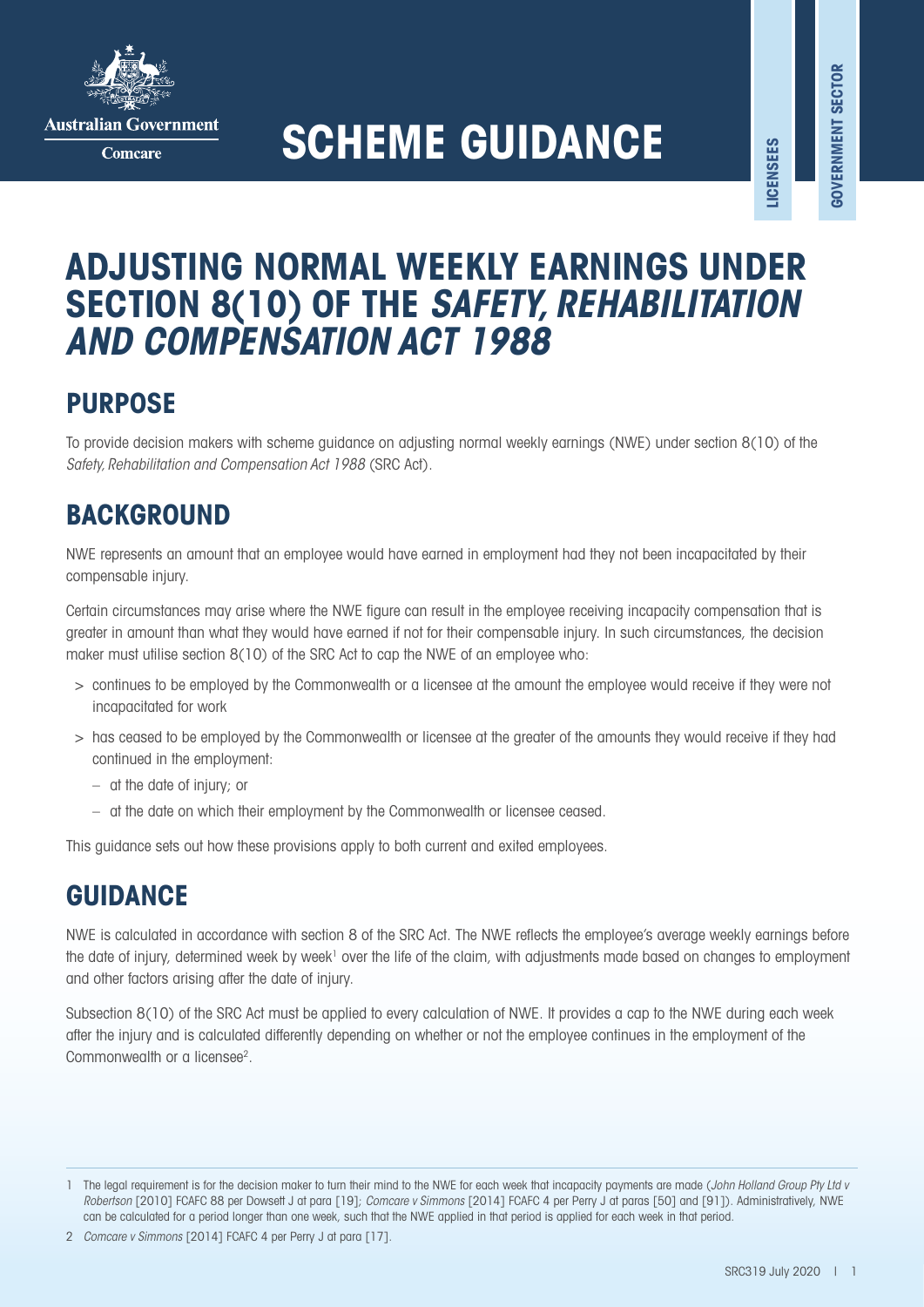## Current employees

A current employee's NWE may decrease in circumstances unrelated to their compensable condition such as:

- $>$  a demotion<sup>3</sup>
- > voluntarily moving to a job with a lower salary
- > decreasing their hours of work (e.g. changing to part time hours for personal or lifestyle reasons)
- > their previously received allowance or overtime being reduced or no longer being available (e.g. allowances no longer payable following the completion of a project or overtime no longer required in the employee's work area).

Where the NWE of a current employee exceeds the amount of earnings they would have received in a week had they not been injured, section 8(10)(a) of the SRC Act would apply to reduce the employee's NWE.

## Calculating a current employee's weekly earnings under section 8(10)(a)

Where the employee continues to be employed by the Commonwealth or a licensee, the decision maker is required to make a notional enquiry as to what the employee's earnings would be in their actual, current employment had they not been injured. That enquiry involves consideration of how that employee would have been employed, including whether they would have continued to perform the same duties as they were performing at the time of the injury<sup>4</sup>. Case law has highlighted that the following factors may be relevant:

- > the weekly earnings of colleagues in the current or pre-injury role performed by the employee
- > whether certain allowances or wage incentives such as overtime or higher duties would currently be available to the employee—or available to the same extent as at the date of injury—if not injured
- > whether any particular personal or career choices unrelated to the employee's injury have reduced their current weekly earnings below their pre-injury weekly earnings. For example, an employee takes another role with the same employer for personal reasons but the new role does not attract the same allowances as the original position.

Based on these considerations, if the decision maker considers that the amount the employee would receive, if not incapacitated for work, is less than the NWE as calculated under sections 8(1) to 8(9) of the SRC Act, the decision maker must reduce the employee's NWE by the difference under section 8(10)(a).

## Example—decrease in NWE due to personal career choices

An employee based in Canberra receives a \$20 000 per annum 'readiness for deployment' allowance for working in an operational unit. This allowance is tied to the particular work performed by employees in operational units and is not available to other staff.

The employee suffers a workplace injury resulting in incapacity. For the purpose of determining their compensation for incapacity, the readiness for deployment allowance is included in the calculation of NWE.

Sometime after the injury the employee declines an offer to remain in the operational unit and is granted a transfer to a regional office in Sydney for personal reasons unrelated to the injury. Their new role does not attract the allowance, resulting in a \$20 000 per annum reduction in income.

## What impact does the change in role have on the employee's NWE?

The employee has no entitlement to the allowance once they commence in the new role because the decision to transfer is not related to their injury. Having changed roles (for reasons unrelated to the injury) the NWE is now based on weekly earnings in the new role as this is what they would have been earning had they not been incapacitated by their injury (section  $8(10)(a)$ ). Consequently, the NWE should be reduced by the amount of the allowance.

<sup>3</sup> *Hobday and Comcare* [2016] AATA 504

<sup>4</sup> *John Holland Group Pty Ltd v Robertson* [2010] FCAFC 88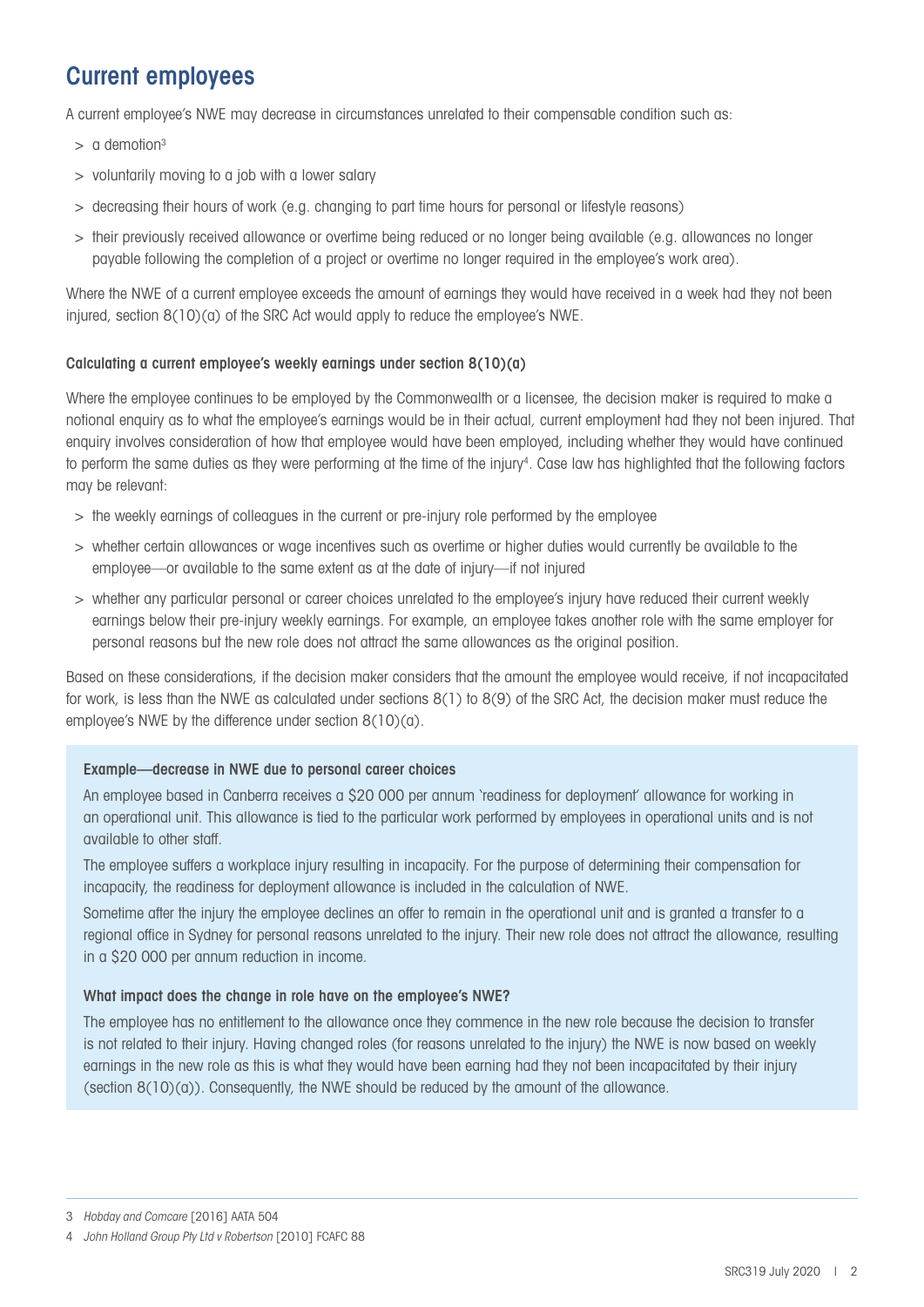## Leave without pay, suspended without pay or suspended on reduced pay

Where an employee is granted or deemed to be on leave without pay (LWOP) or is suspended without pay during a period of incapacity, their employment may or may not continue, depending on the employee's terms and conditions of employment. Decision makers should assess this on a case by case basis<sup>5</sup>.

If the employment continues during a period of LWOP or suspension without pay, section 8(10)(a) applies and the NWE should be reduced to nil if the reason for the suspension or LWOP is unrelated to the employee's injury.

Where an employee is suspended on reduced pay, for reasons unrelated to their injury, section 8(10)(a) again applies and the NWE should be reduced to the new reduced weekly wage amount. For example, an employee is suspended with no access to selected allowances amounting to \$300, the employee's NWE is reduced under section 8(10)(a) by \$300.

If the suspension or LWOP terminates the employee's employment, NWE must then be calculated in accordance with section 8(10)(b), that is, with regard to either the pre-injury earnings or immediately before employment ceased.

### Example—suspended employee

An employee suffers a psychological injury after a workplace conflict with a colleague. Liability is accepted for the injury. The employee is redeployed to a new team to avoid further contact with the colleague and receives weekly incapacity compensation during this period.

Sometime later, the employee is suspected of engaging in behaviour contrary to their employer's code of conduct. The employee is temporarily suspended without pay while an investigation is commenced but continues to be employed for this period.

### Does section 8(10) of the SRC Act continue to apply after the employee is suspended without pay?

Yes. While suspended without pay, the employee's NWE should be reduced to nil under section 8(10)(a). This section applies because they continue to be employed while suspended and the suspension is for reasons unrelated to their compensable injury. Consequently, incapacity compensation is not payable.

The employee's NWE should be recalculated and incapacity payments reinstated when the employee returns to work or receives earnings while suspended, in accordance with section 8(10)(a).

## Exited employees

### Calculating an exited employee's weekly earnings under section 8(10)(b)

Section 8(10)(b) of the SRC Act sets out different provisions for capping an employee's NWE if they have exited employment with the Commonwealth or a licensee. Section 8(10)(b)(i) and (ii) require a decision maker to assess what the employee would now be earning had they continued to be employed in the same employment at:

- > the date of their injury; and
- > the date their employment ceased.

The greater of these two figures will represent the cap that the NWE must not exceed<sup>6</sup>.

6 *Comcare v Simmons* [2014] FCAFC 4

<sup>5</sup> *ACT v Comcare* [2012] FCA 67 at paras [44-48] and referred to in *Dunstan and Comcare* [2014] AATA 208.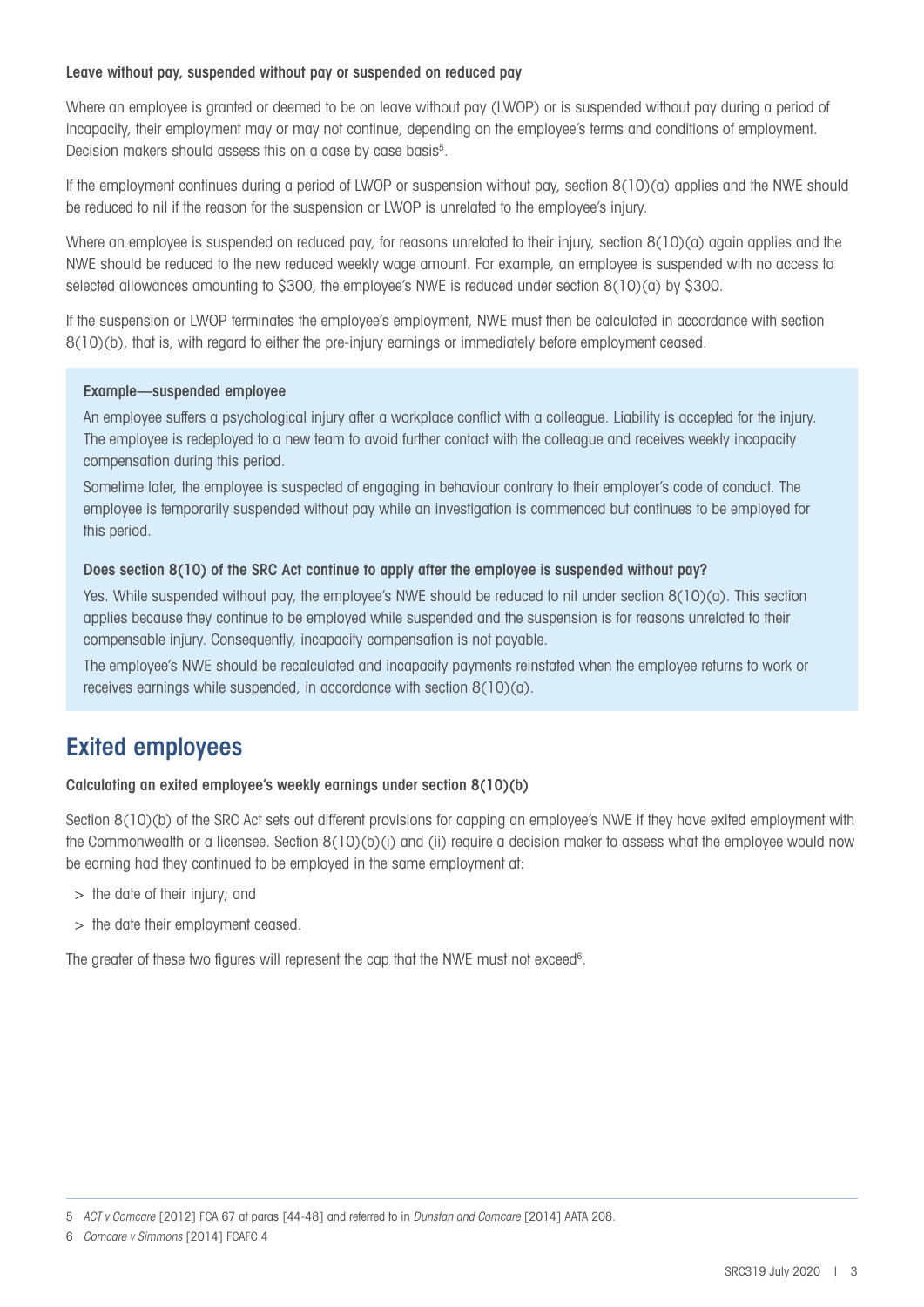## Example—comparing earnings under section 8(10)(b)(i) and 8(10)(b)(ii)

While remaining employed with the Commonwealth, an employee chooses to change roles due to a personal decision unrelated to their compensable injury. Given that the new role does not attract the same allowances as the employee's role at the date of injury, the employee's NWE is reduced under section 8(10)(a) of the SRC Act.

The employee subsequently leaves Commonwealth employment and finds a role with an employer that is not covered by the SRC Act.

### Does subsection 8(10) continue to apply after the employee exits the Commonwealth?

Yes. After the employee exits employment, their NWE is capped under section 8(10)(b). Section 8(10)(b) caps the NWE of an exited employee to what they would receive if they had continued to be employed in the same employment in which they were engaged in (i) at the date of injury, or (ii) at the date of exit; whichever is greater.

### Should the allowances be disregarded from NWE when the employee exits Commonwealth employment?

No. Section 8(10)(b) applies from the week after the employee exits the Commonwealth. In that week, the circumstances which reduced their NWE under section  $8(10)(a)$  no longer exist, and their pre-injury NWE can now only be capped by reference to the greater of sections  $8(10)(b)(i)$  or (ii).

In this example, the employee would receive more if they had continued in the employment they held at the date of injury. This amount is the same as their NWE, calculated under sections 8(1) - (9) of the SRC Act. Consequently, the allowances are reinstated in the employee's NWE.

Assessing the earnings under section 8(10)(b) of the SRC Act does not involve the notional formulation of conditions of employment that never existed<sup>7</sup>. Rather, it requires the decision maker to:

- > refer to the employee's actual terms and conditions of employment at the date of injury and cessation of employment (not just the classification of the employee's position)8
- > assess the likely earnings arising from those terms and conditions at the date of calculation.

Effectively, this involves identifying the actual earnings at the relevant dates and adjusting them to reflect changes in circumstances at the date of calculation. For example, the decision maker would need to consider whether any allowances or overtime paid to the employee on the date they were injured or ceased employment would be payable in the particular week of the NWE calculation. The employee's weekly earnings under section 8(10)(b) should be adjusted if, for example, under the terms and conditions of employment, any entitlement to:

- > overtime was conditional upon the actual working of a period of overtime, and in the circumstances at the date of the NWE calculation, no overtime was available to be worked
- > a specific allowance was dependent on the employee's performance of particular duties, and no such duties were available to be performed in the week of the NWE calculation.

Consequently, an employee may not be entitled to have all allowances and/or overtime that was actually paid to them at the date of injury or at the cessation of employment included in their NWE. Access to these entitlements may vary from week to week after they have ceased employment, depending on the terms and conditions of employment applicable to them.

<sup>7</sup> *John Holland Group Pty Ltd v Robertson* [2010] FCAFC 88 at [75]-[76] per Dowsett J.

<sup>8</sup> *Ibid* at [73]-[74] per Dowsett J.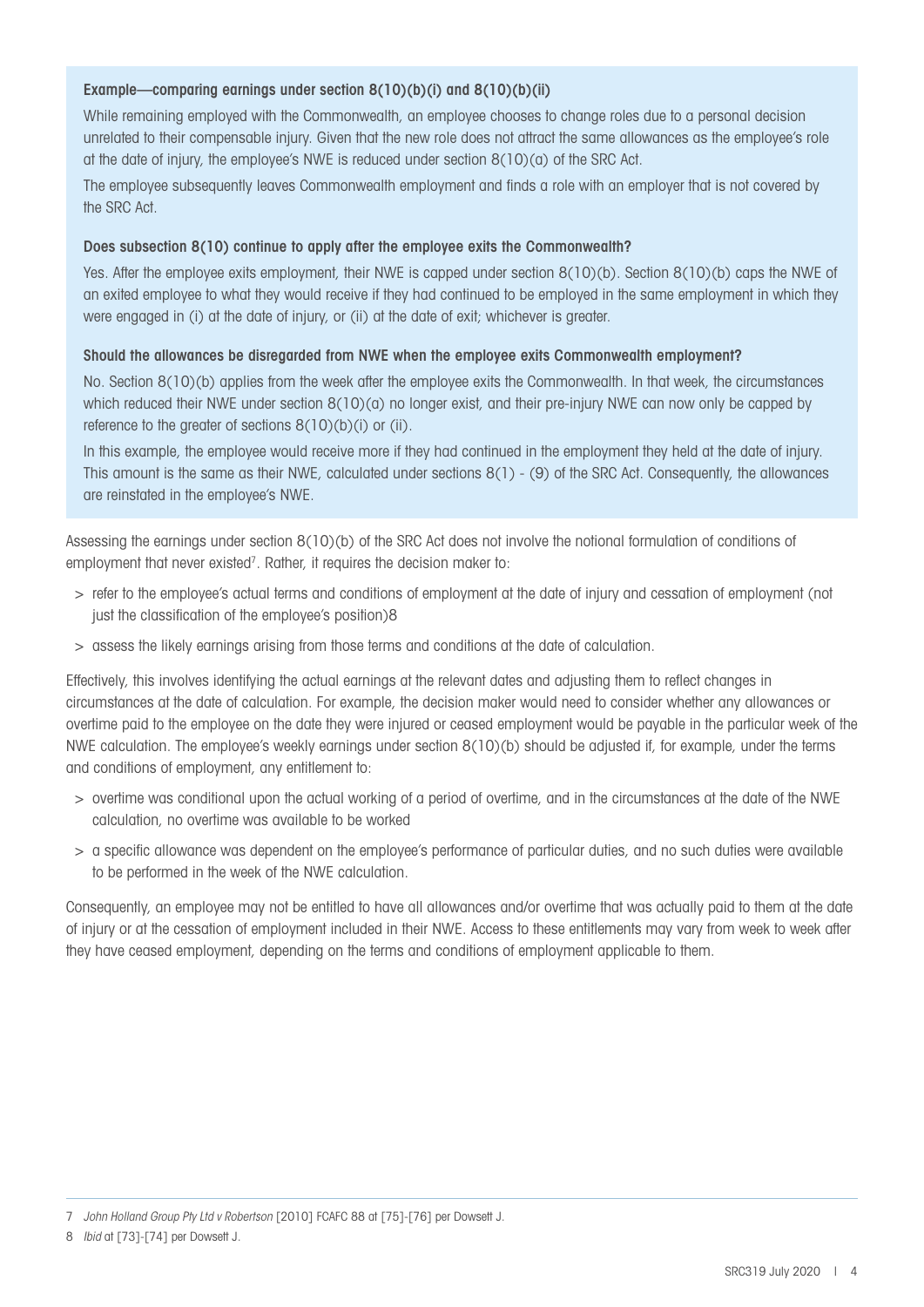### Example—application of subsection 8(10) for certain types of contract work<sup>9</sup>

An employee is employed on a temporary contract to work on a specific construction project. Under the terms and conditions of that employment, the period of the contract is contingent upon the completion of the specified project (that is, once the project is completed the contract ends). On completion of the project, the general practice of the employer is to redeploy individuals employed on that project to another project.

The terms and conditions provide for:

- 1. The employee to work substantial amounts of paid overtime in addition to their salary. There is no entitlement to overtime. The employee is only paid for overtime actually worked.
- 2. Certain skill based allowances. One of these allowances is in respect of rigging work undertaken above a height of 50 metres, which is payable regardless of whether such work is actually performed during the week in question.

The employee suffers a workplace injury resulting in incapacity. Shortly thereafter, their contract period comes to an end due to completion of the project.

## What does the decision maker need to consider when calculating this employee's weekly earnings after they cease employment with the employer?

- 1. Section 8(10)(b) of the SRC Act applies because the employee has ceased employment once the project ends.
- 2. The actual terms and conditions of the employment at the time of the injury and at the time employment ceased must be determined. This is not a notional enquiry so the decision maker should not consider what terms and conditions of employment might have existed in the hypothetical scenario that the employee had been redeployed to another project.
- 3. The terms and conditions of the employment must then be applied to the circumstances as at the date of calculation. Payments that are dependent on particular tasks being performed that can no longer be performed after completion of the project cannot form part of the weekly earnings under section 8(10)(b)(i) or (ii). Amounts that would have been payable regardless of whether such tasks can be performed will be included in the weekly earnings under section  $8(10)(b)(i)$  or (ii). On this basis:
	- > the salary will be taken into account as this amount is payable regardless of whether the work is available
	- > overtime will not be taken into account as it would no longer be available following completion of the project
	- > the skills based allowance for undertaking rigging at heights in excess of 50 metres will be taken into account as it is payable regardless of whether or not the work is available.

An employee's weekly earnings must be determined on a case-by-case basis. For example, if the employee had a contractual entitlement to a certain number of overtime hours each week that was included in their NWE, then that entitlement would also be included in the weekly earnings under section 8(10)(b) following completion of the project. Similarly, if the skills based allowance was dependent upon actual performance of that type of work, the skills based allowance would not be included in the weekly earnings under section 8(10)(b) following completion of the project, as that work is no longer available.

## Determining the NWE

Decisions to adjust the NWE of an employee under section 8(10) are considered determinations under section 60 of the SRC Act and as such should be set out in writing<sup>10</sup> and include:

- > that the NWE has been determined under section 8 of the SRC Act
- > the reason(s) for adjusting the NWE
- > a summary of the information that has been considered in arriving at the NWE figure
- > the notice of rights to reconsideration

#### 10 Section 61 SRC Act

<sup>9</sup> *John Holland Group Pty Ltd v Robertson* [2010] FCAFC 88